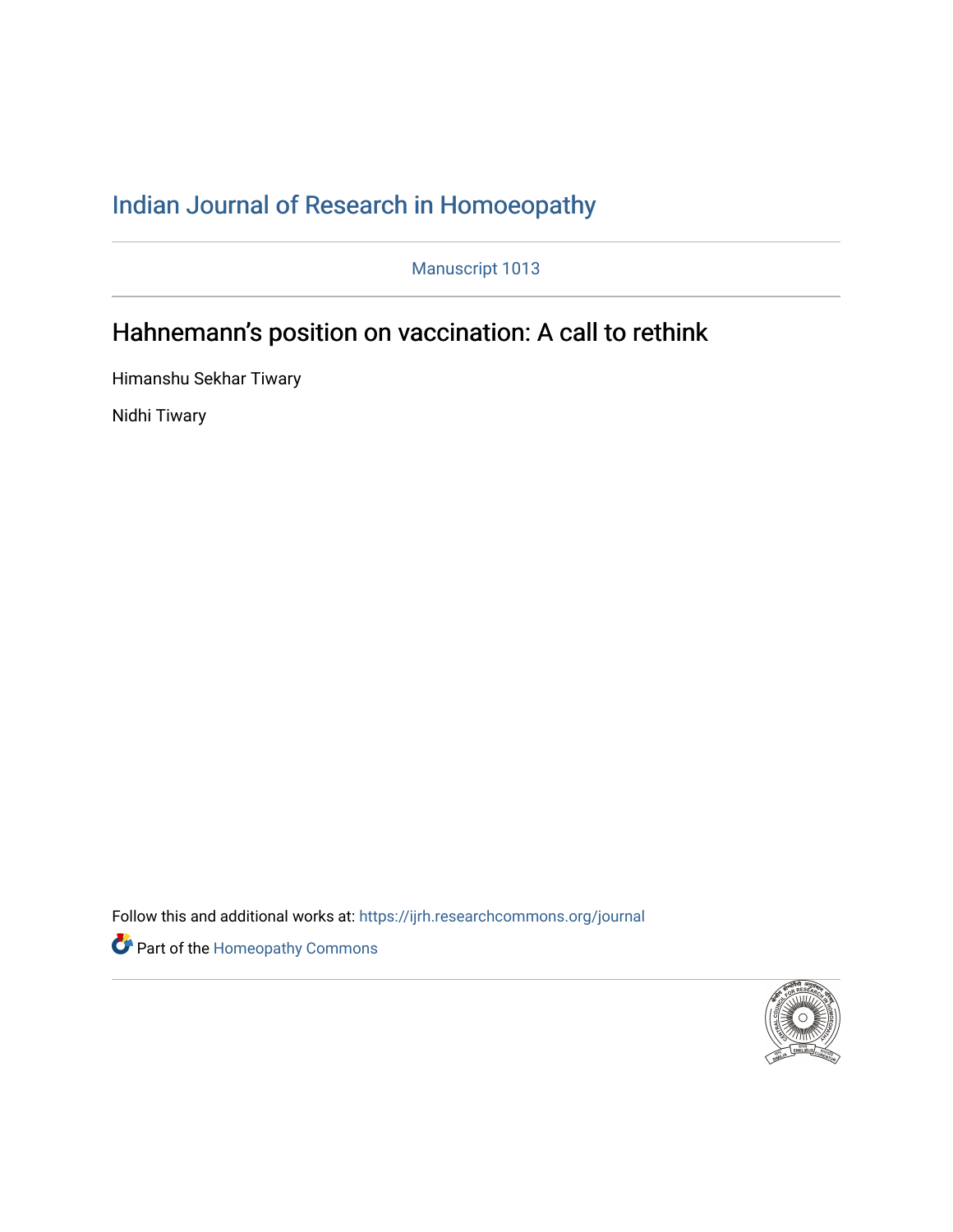Hahnemann's position on vaccination: A call to rethink

Abstract

.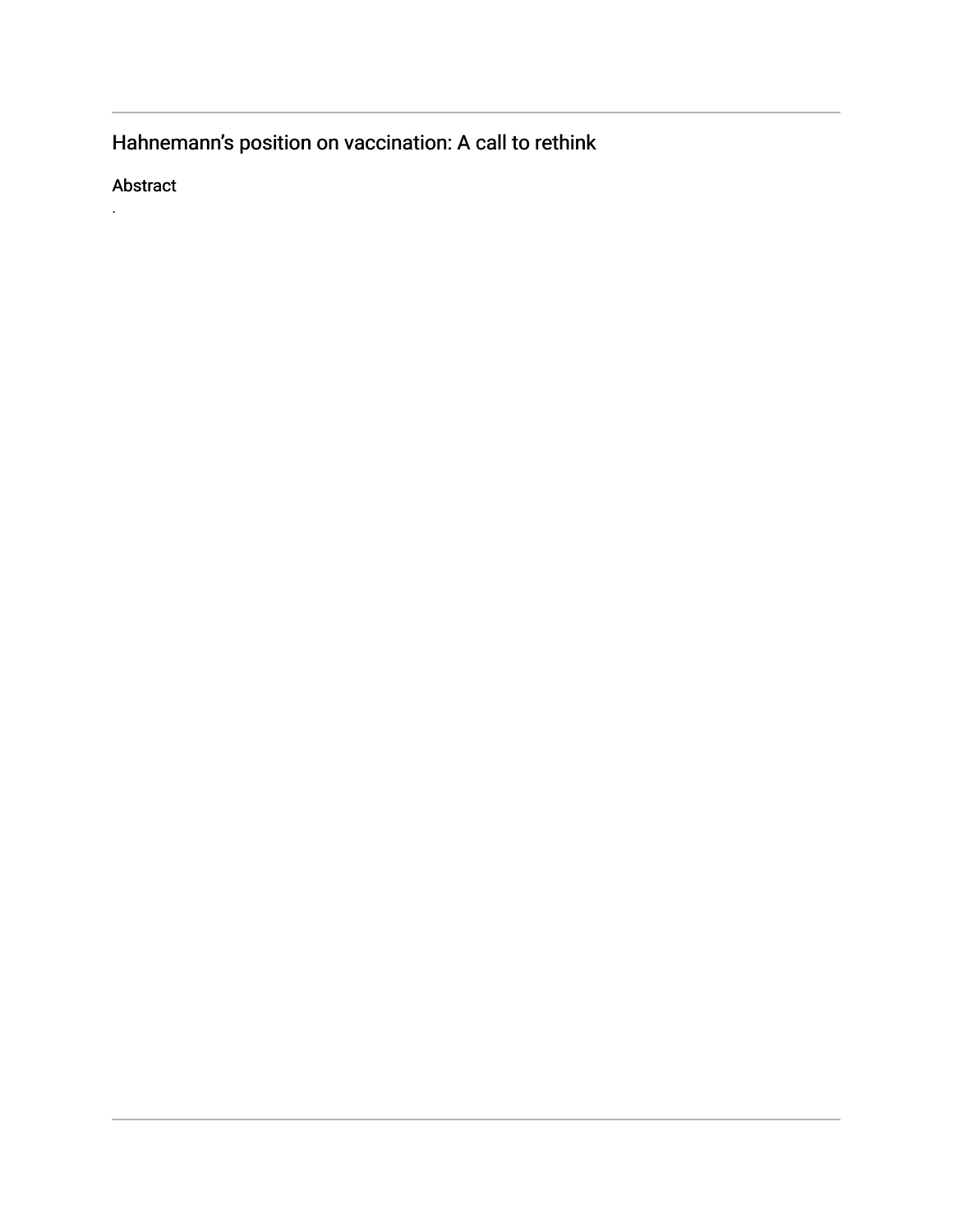# **Hahnemann's position on vaccination: A call to rethink**

#### **Himanshu Sekhar Tiwary1 \*, Nidhi Tiwary2**

1 Department of Homoeopathy, Central Government Health Scheme, New Delhi, India, 2 Homoeopathic Consultant, New Delhi, India

#### Dear Editor,

In the present time of the COVID pandemic and amid the largest vaccination drive that is known to mankind, clarity on Hahnemann's position on vaccination is more important than ever for homoeopaths. Until now, the debate on whether Hahnemann was in the favour of vaccination<sup>[1]</sup> or not<sup>[2]</sup> rested entirely on the different ways of interpretation of aphorism 46 and its footnote in the  $6<sup>th</sup>$  edition of Organon. As in several other subjects, only semantic study of Organon is liable to bring multiple interpretations unless read with the broader Hahnemannian literature, such as his other books, letters, articles, biographies, and case records. So far, the comprehensive research on Hahnemann's position on vaccination has been lacking and perhaps is the main reason for the emergence of different schools of thought among the homoeopaths.

In the present study of Hahnemannian literature, we found that there is no scope for any ambiguity regarding Hahnemann's position on vaccination. Ever since the discovery of vaccination by Jenner, Hahnemann had supported the idea of vaccination and recognised its excellent value in smallpox epidemics on multiple occasions [Table 1]. Above all, he endorsed this viewpoint until the last edition of Organon. The most important observations of Hahnemann on vaccination can be summarised as follows.

# **Vaccination is the Most Fortunate Discovery and is According to Similia Principle**

The earliest observation of Hahnemann on vaccination can be seen in *Medicine of Experience* (1805) where he mentions the multiple phases of action of 'vaccine disease.'[3] However, the most *categorical* stand can be observed in the year 1808, in a footnote to the letter addressed to Hufeland. He proclaimed distinctly here that vaccination is the most fortunate discovery and is among the three or four positive discoveries in medicine ever since the times of Hippocrates. Astonishingly, he went on further to assert that like all other real cures, vaccination is also according to his principle of similia. This letter leaves

| Access this article online         |                                 |
|------------------------------------|---------------------------------|
| <b>Quick Response Code:</b>        | Website:<br>www.ijrh.org        |
| Available in print<br>version only | DOI:<br>10.53945/2320-7094.1013 |

readers in no doubt about Hahnemann's favourable view on vaccination. He says – '……*to these must be added that most fortunate discovery, the protection from variola by means of vaccination. Moreover, these three or four cures take place only according to my principle similia similibus. Nothing more of a positive character can be exhibited in the whole medical art since the time of Hippocrates; the cure of all other diseases remained unknown.*"[4]

## **Hahnemann's Support for Vaccination Despite Severe Criticism by Allopathic Guild**

One of the most surprising revelations in our study was to know that Hahnemann had supported vaccination even at the time when it was attacked profusely by the allopathic guild itself. In his letter to Stapf in 1825; Hahnemann compares the criticism and hostility against homoeopathy as similar to that of vaccination. In his view, both are proven to be efficacious but are criticised simply because they cause a great financial loss to the existing allopathic system. He states –'*Just consider! How Jenner's vaccination against smallpox has proved itself everywhere and yet in England so many invectives in print were issued against it, that at one time I counted twenty –You cannot find any of those now-presumably the paper on which they were printed is used in grocers shops for wrapping up cheese. Moreover, yet how few incomes did Jenner damage with his invention, compared with what homoeopathy does. It puts to shame many thousands of the allopath guild, most of whom, feel that they have forgotten too much, and are incapable of treading the new way any success. This makes the many thousands malicious to a high degree, they gush out poison and gall, transpose them with sophisms, misrepresentations and abuse. What harm does it do? It hurts them, not us. Truth continues its course quietly; and sensible people only think* 

**\*Address for correspondence:** Himanshu Sekhar Tiwary, Department of Homoeopathy, Central Government Health Scheme, New Delhi, India. E-mail: himanshutiwary679@gmail.com

**Received:** 25 July 2021; **Accepted:** 16 February 2022

This is an open access journal, and articles are distributed under the terms of the Creative Commons Attribution-NonCommercial-ShareAlike 4.0 License, which allows others to remix, tweak, and build upon the work non-commercially, as long as appropriate credit is given and the new creations are licensed under the identical terms.

**How to cite this article:** Tiwary HS, Tiwary N. Hahnemann's position on vaccination:Acall to rethink. Indian J Res Homoeopathy 2022;16(1):68-70.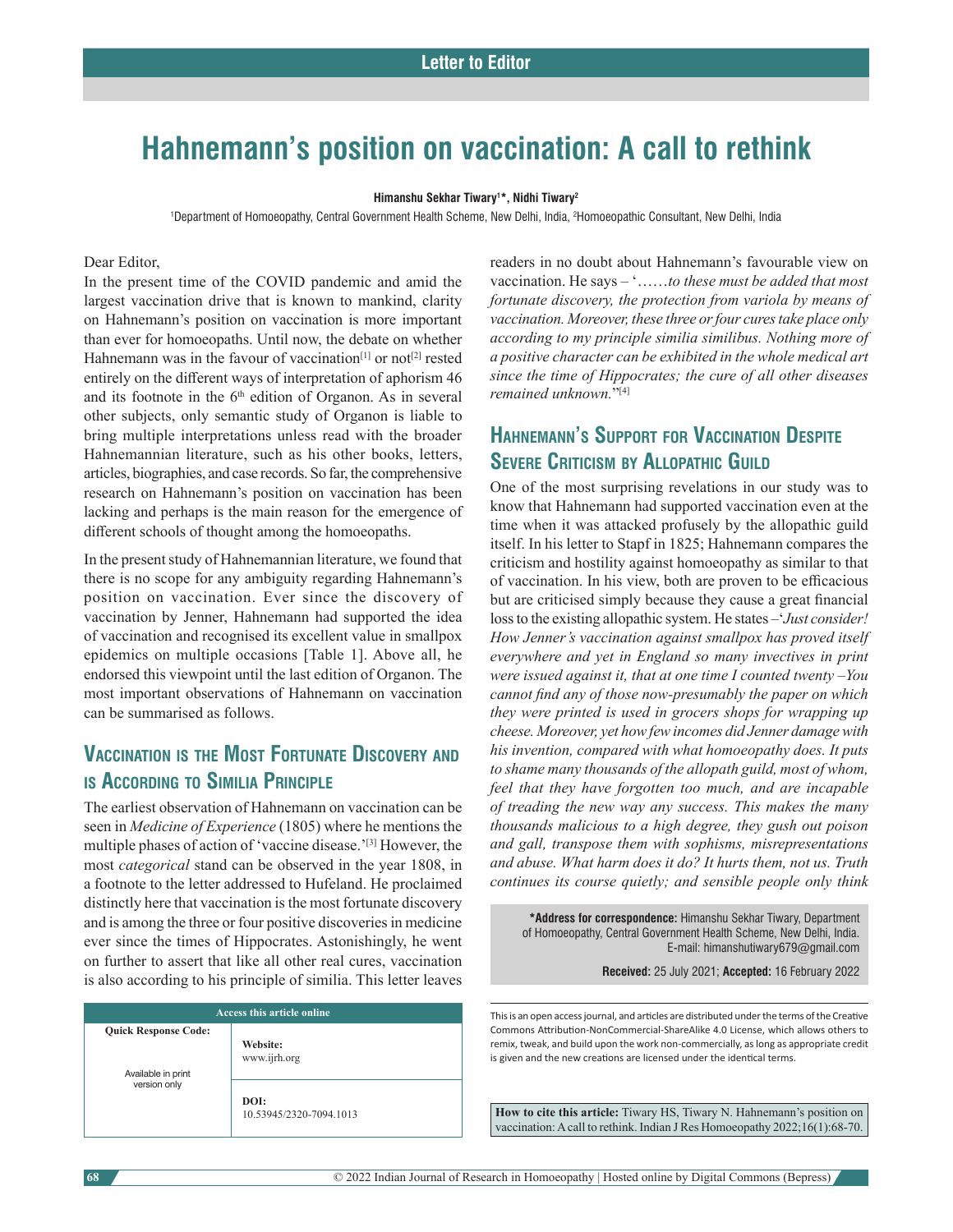#### **Table 1: Timeline of Hahnemannian literature on vaccination**

1805: The Medicine of Experience

- 1808: On the great necessity of a regeneration of medicine (Extract from a letter to a physician of high standing)
- 1825: Hahnemann's letter to Von Gersdorff 26 August 1825
- 1825: Hahnemann's Correspondence with Stapf‑22 December 1825
- 1828: The chronic diseases: Their peculiar nature and their homoeopathic cure
- 1831: Hahnemann's letter to Dr. Schreeter of Lemberg on 19 December 1831: Published in Stapf archive Vol. XXIII
- 1842: Organon of Medicine footnote to Aphorism 46 and 56 in 6<sup>th</sup> edition

*that those who use abusive language are in the wrong. Let us continue on the good road with equanimity, it will repay us.*<sup>'[5]</sup>

Hahnemann's great confidence in vaccination is more clearly elucidated by his letter to Gersdorff in 1825 by describing criticism of vaccination as completely futile. He says –-'*Even the invectives which shower down on us in profusion can do no harm. What harm did the infamous antagonistic writings against cowpox vaccination achieve? None at all. They have more probably contributed to the investigation and recognition of its excellent value. Therefore, let us remain calm…In time,*  they will keep all the more closely to my words of experience.'<sup>[6]</sup>

## **Hahnemann's Experiment for the Safest Plan of Vaccination**

Every coin has two sides**.** The letter to Dr. Schreeter in 1831 nicely clarifies that Hahnemann was aware of both sides of vaccination. While for the good aspect he supported vaccination, for the bad side he chooses to experiment with vaccination to minimise its side effects. He suggested the use of *Sulphur 30* to minimise the adverse effects of vaccination in a sensitive child. He suggested the following– '*To provide the dear little Patty with the protective cowpox, the safest plan would certainly be to obtain the lymph direct from the cow; but if this cannot be done (children are also made more ill by it, than from the matter obtained from human beings), I would advise you to inoculate another child with the protective pox, and as soon as slight redness of the punctures shows it has taken, I would immediately for two successive days give Sulphur 1-30, and inoculate your child from the pock that it produced. As far as, I have been able to ascertain, a child cannot communicate psora whilst under the action of Sulphur.'*[7]

Interestingly, Dr. Schreeter acknowledged the clinical efficacy of this advice to be true as he got good results in his practice. One can safely conclude from this letter that Hahnemann was keen to develop remediation methods to curtail the adverse effects of vaccination rather than shunning it completely. A similar approach was also adopted by J C Burnett, who ironically starts with the following words before discussing the remedial effects of *Thuja* in bad effects of vaccination – '*Fear not, critical reader, this is not an anti-vaccination treatise, for* 

*the writer is himself in the habit of vaccinating his patients, au besoin, and vaccination does protect, to a certain large extent, from small-pox, though the protection must necessarily cease as soon as the vaccinated person has slowly returned to his pristine state of pure health*.'[8]

## **Remarkable Benefit in Reducing Virulence and Magnitude of Smallpox by Universal Vaccination**

This is a well-known observation of Hahnemann introduced in the  $6<sup>th</sup>$  edition of Organon which, if read in connection with the previous observations, gives a very clear impression that Hahnemann was a proponent of vaccination till the last phase of life. He says – '*This seems to be the reason for this beneficial remarkable fact namely that since the general distribution of Jenner's cowpox vaccination, human smallpox never again appeared as epidemically or virulently as 40–45 years before when one city visited lost at least onehalf and often three-quarters of its children by death of this miserable pestilence.'*[9]

In continuation of this observation, he further appreciates the great efficacy of universal vaccination which has reduced the severity and death to such an extent that the newer generation is even not aware of the dreadful nature of the epidemic. He states in a footnote to §56 – '*.those who first brought isopathy to notice, probably thought of the benefit which mankind received from cowpox vaccination by which the vaccinated individual is protected against future cowpox infection and as it were cured in advance. But both, cowpox and smallpox are only similar, in no way the same disease. In many respects they differ, namely in the more rapid course and mildness of cowpox and especially in this, that is never contagious to man by more nearness. Universal vaccination put an end to all epidemics of that deadly fearful smallpox to such an extent that the present generation does no longer possess a clear conception of the former frightful smallpox plague*.'

Vaccination is a complex subject with multiple facets that needs to be diligently reviewed in modern times. On one hand, it is reported to save approximately 3 million lives per year throughout the world as the most cost-effective health interventions<sup>[10]</sup> and credited for eradication of frightful diseases such as smallpox and polio, while on the other hand, many unethical trials<sup>[11]</sup> and AEFI associated deaths from existing vaccination<sup>[12]</sup> have also been found despite under reporting.[13] However, the observations discussed above distinctly establish that Hahnemann was a strong proponent of vaccination in his time. Hence, we must rethink our policy on vaccination with an open mind instead of complete denial. We suggest the principle of 'mild risk over wild risk' may be considered in favour of vaccination against lethal diseases such as rabies and tetanus. For other diseases, rigorous scrutiny of the efficacy over risk can be the standard policy rather than blanket criticism. Finally, the homoeopathic remediation of after-effects of vaccination should be further explored and evolved.